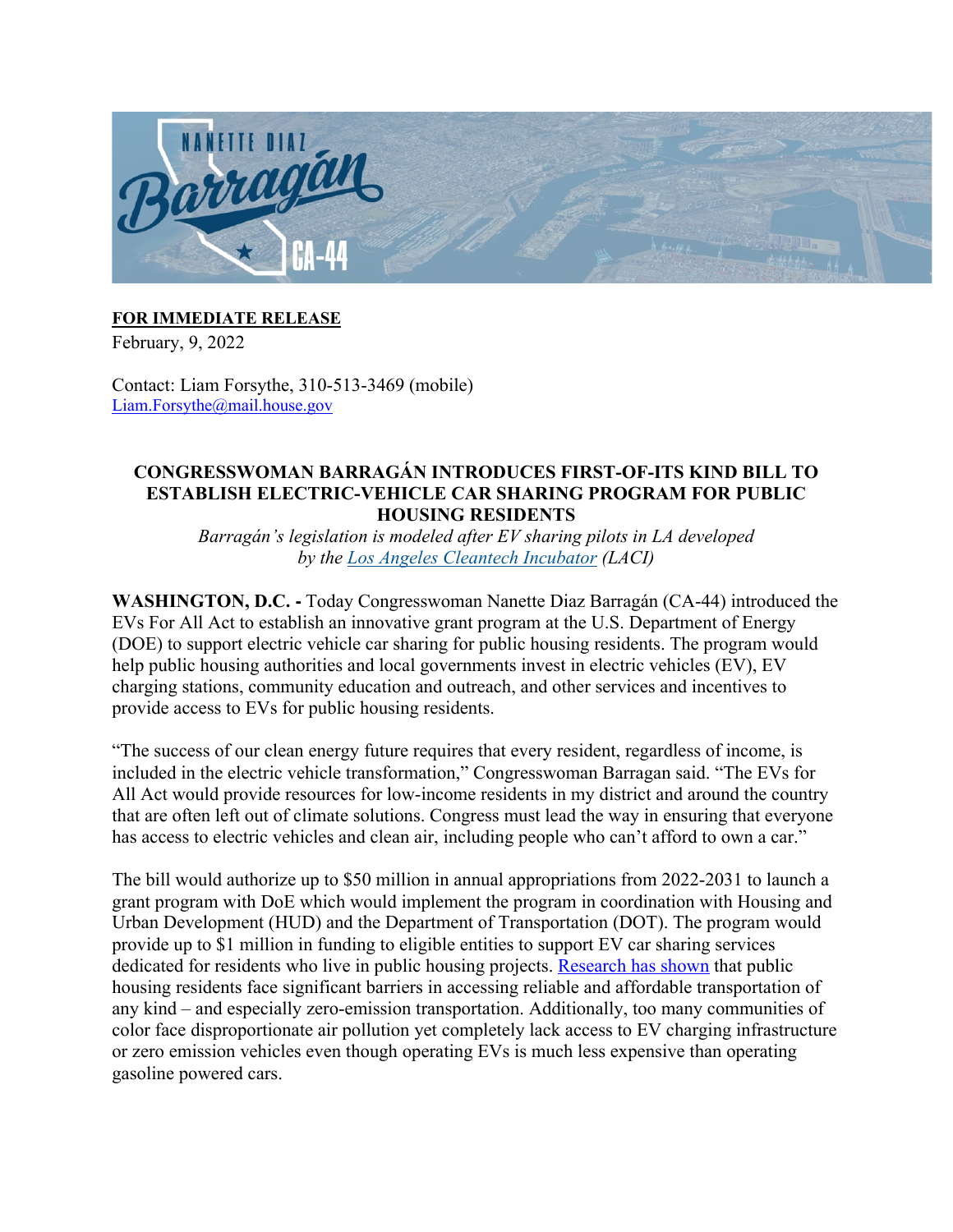Barragán's office worked closely with the Los Angeles Cleantech Incubator (LACI) to develop the legislation. LACI is accelerating transportation electrification in the Los Angeles region through pilots and policy, as well as incubating startups and training individuals to join the green workforce. Among other community shared EV mobility pilots, LACI launched EV car sharing programs in public housing developments in Los Angeles, including one dedicated only to housing authority residents at Rancho San Pedro, in partnership with the Housing Authority of the City of Los Angeles (HACLA).

"LACI's mobility pilots have demonstrated that EV car sharing programs can improve the economic mobility and quality of life of residents whose communities face disproportionate air pollution and climate impacts," said Matt Petersen, LACI's president and CEO. "We applaud Congresswoman Barragan's leadership in helping to scale this pilot to increase equitable access to transportation to shared EVs and charging in cities across the nation."

"Going green shouldn't be reserved for only a specific socioeconomic status," said HACLA President and CEO Doug Guthrie. "This electric vehicle share initiative provides a benefit to the community and environment as a whole. The Housing Authority of the City of Los Angeles is proud to partner with LACI on this forward-thinking and innovative pilot program that brings both opportunity and access to our residents in a community that is often overlooked and underserved," Guthrie added.

The bill is aligned with the Biden-Harris administration's Justice40 Initiative, a commitment to invest 40% of the federal government's investments in climate and clean energy in disadvantaged communities.

Barragán was joined by 23 original cosponsors of the EVs for All Act, including Congressmembers: Adam Smith (Wash.), Yvette Clarke (N.Y.), Adriano Espaillat (N.Y.), Doris Matsui (Calif.), André Carson (Ind.), Dina Titus (Nev.), Pramila Jayapal (Wash.), Raúl Grijalva (Ariz.), Sheila Jackson Lee (Texas), Donald M. Payne Jr. (N.J.), Ruben Gallego (Ariz.), Derek Kilmer (Wash.), Ted Lieu (Calif.), Marilyn Strickland (Wash.), Jimmy Gomez (Calif.), Mike Levin (Calif.), Chellie Pingree (Maine), Jim Costa (Calif.), Bonnie Watson Coleman (N.J.), Tim Ryan (Ohio), Jared Huffman (Calif.), Rick Larsen (Wash.), and Alan Lowenthal (Calif.).

A PDF of the bill is attached **is attached**.

The EVs for All Act has significant support from environmental justice, clean tech, clean air, and environmental organizations. Their quotes can be found **here**.

Groups in support:

## **EVs for All Supporters as of February 4, 2022**

Acterra: Action for a Healthy Planet AMPLY Power Breathe California of the Bay Area, Golden Gate, and Central Coast Breathe California Sacramento Region Breathe Southern California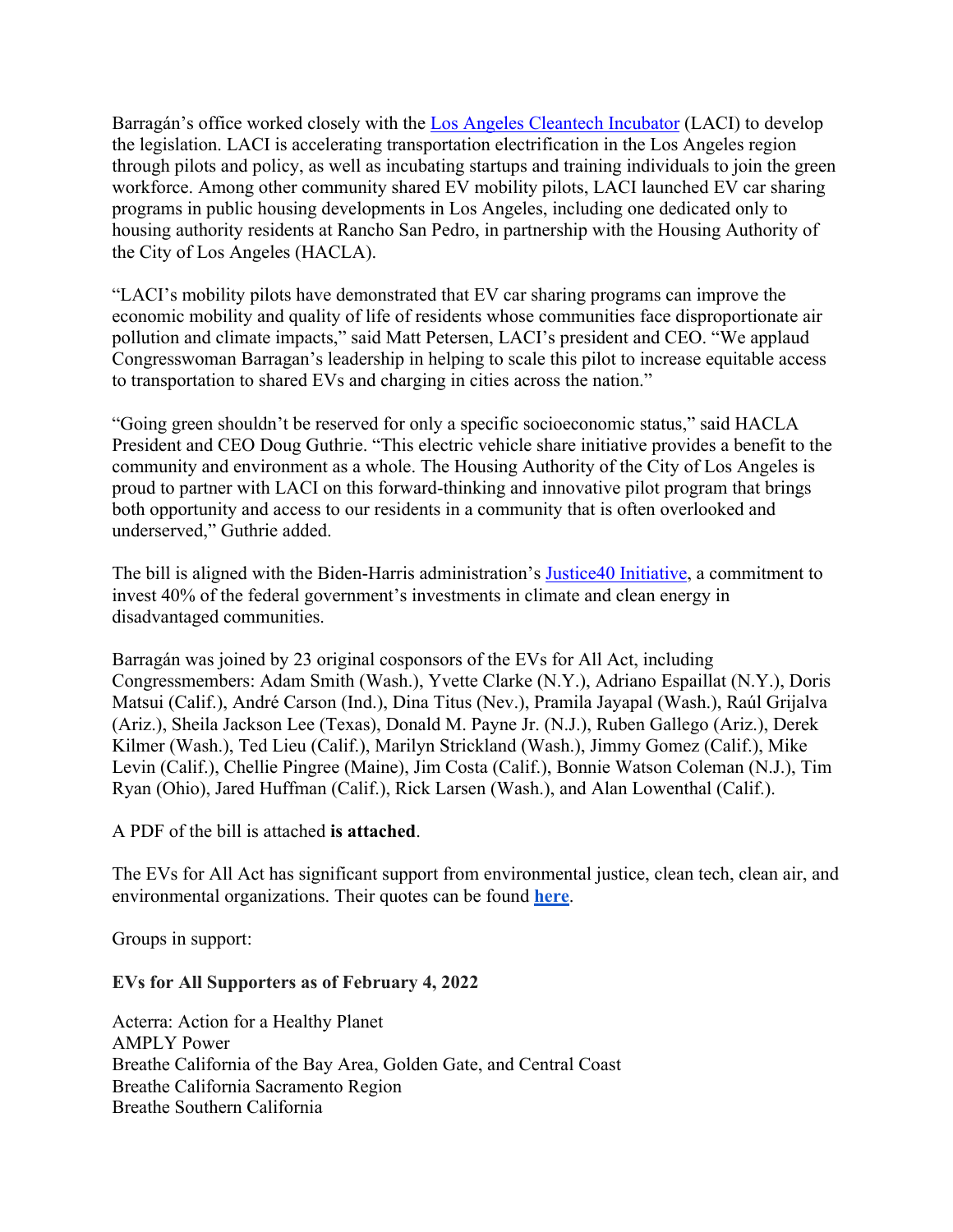Center for Environmental Health Center for Sustainable Energy Citizens Climate Lobby - Long Beach/South Bay Clean Fuels Michigan Cleantech San Diego The Climate Center Climate + Energy Project (Kansas) The Climate Reality Project: Chicago Metro Chapter The Climate Reality Project: Los Angeles Chapter The Climate Reality Project: San Fernando Valley Chapter Climate Resolve Coalition for a Safe Environment Communities for a Better Environment Corporate Ethics International Councilmember Paul Koretz Defend Our Future East Bay Community Energy (EBCE) Ecology Center (Michigan) Edison International Electrification Coalition Elemental Excelerator The Emphysema Foundation of America Environmental Defense Fund Environmental Entrepreneurs (E2) Environment America EV Connect EVHybridNoire Envoy Technologies Evergreen Climate Innovations Forth Fresh Energy Generation 180 Greater Washington Region Clean Cities Coalition **GreenLatinos** The Greenlining Institute Greenlots Grid Alternatives Greater Los Angeles LABC Launch Alaska Local Government Commission Los Angeles Community College District Los Angeles Cleantech Incubator (LACI) Los Angeles County Economic Development Corporation (LAEDC) New Jersey Clean Cities Coalition NYU Urban Future Lab Pacoima Beautiful